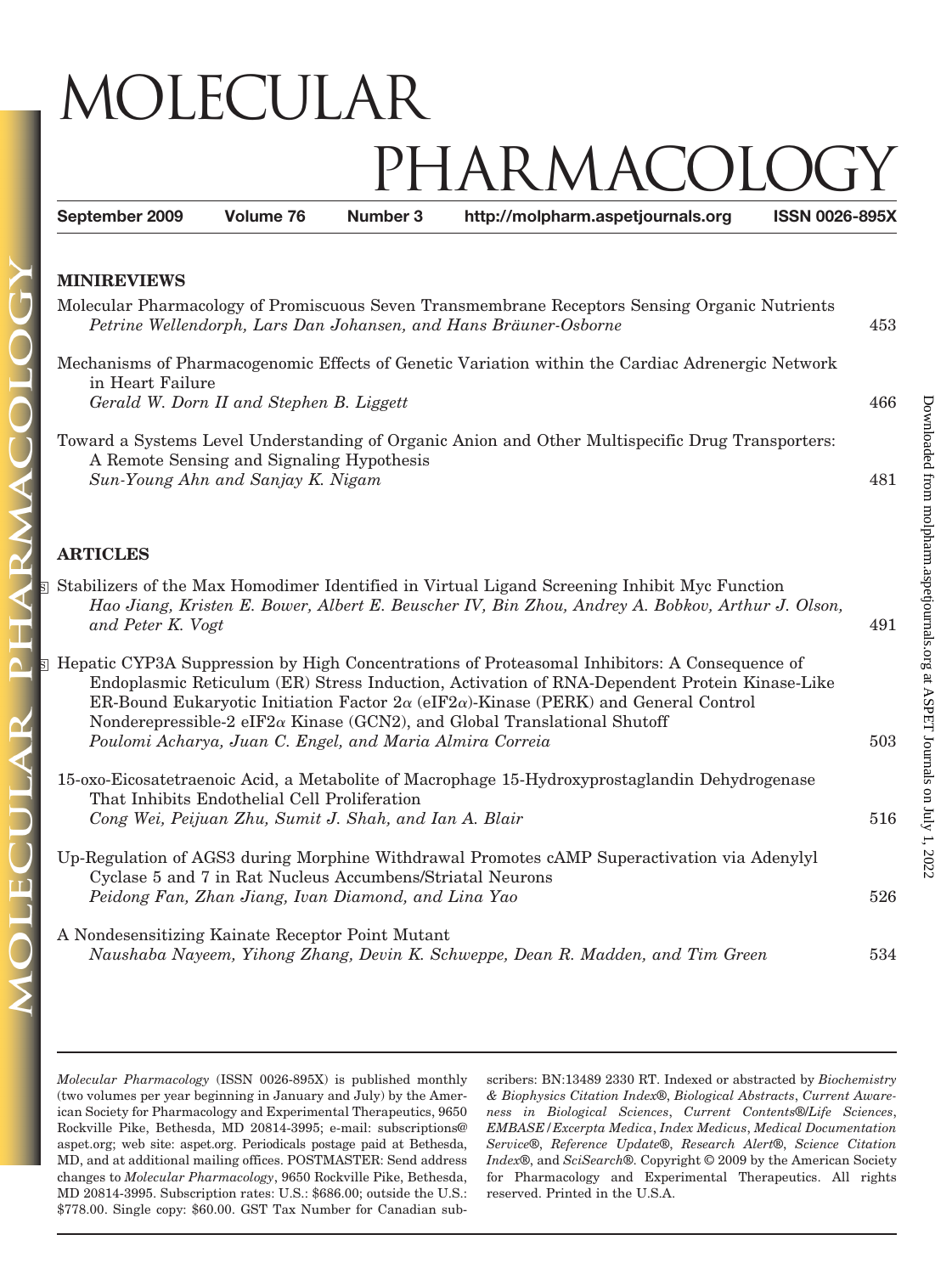| Exploring the Mechanism of Agonist Efficacy: A Relationship between Efficacy and Agonist<br>Dissociation Rate at the Muscarinic $M_3$ Receptor                                                                                                                                                                                                                                                                                                     |            |
|----------------------------------------------------------------------------------------------------------------------------------------------------------------------------------------------------------------------------------------------------------------------------------------------------------------------------------------------------------------------------------------------------------------------------------------------------|------------|
| David A. Sykes, Mark R. Dowling, and Steven J. Charlton                                                                                                                                                                                                                                                                                                                                                                                            | 543        |
| Human $5-HT7$ Receptor-Induced Inactivation of Forskolin-Stimulated Adenylate Cyclase by<br>Risperidone, 9-OH-Risperidone and Other "Inactivating Antagonists"<br>Nicole Toohey, Michael T. Klein, Jessica Knight, Carol Smith, and Milt Teitler                                                                                                                                                                                                   | 552        |
| The Na <sup>+</sup> /Ca <sup>2+</sup> Exchange Inhibitor 2-(2-(4-(4-Nitrobenzyloxy)phenyl)ethyl)isothiourea Methanesulfonate<br>(KB-R7943) Also Blocks Ryanodine Receptors Type 1 (RyR1) and Type 2 (RyR2) Channels<br>Genaro Barrientos, Diptiman D. Bose, Wei Feng, Isela Padilla, and Isaac N. Pessah                                                                                                                                           | 560        |
| Selective Activation of the SK1 Subtype of Human Small-Conductance $Ca^{2+}$ -Activated K <sup>+</sup> Channels by<br>4-(2-Methoxy-phenylcarbamoyloxymethyl)-piperidine-1-carboxylic Acid tert-Butyl Ester<br>(GW542573X) Is Dependent on Serine 293 in the S5 Segment<br>Charlotte Hougaard, Marianne L. Jensen, Tim J. Dale, David D. Miller, David J. Davies,<br>Birgitte L. Eriksen, Dorte Strøbæk, Derek J. Trezise, and Palle Christophersen | 569        |
| Benzene Metabolite Hydroquinone Up-Regulates Chondromodulin-I and Inhibits Tube Formation in<br>Human Bone Marrow Endothelial Cells<br>Hongfei Zhou, Jadwiga K. Kepa, David Siegel, Shigenori Miura, Yuji Hiraki, and David Ross                                                                                                                                                                                                                   | 579        |
| Docosahexaenoic Acid Inhibits Superoxide Dismutase 1 Gene Transcription in Human Cancer Cells:<br>The Involvement of Peroxisome Proliferator-Activated Receptor $\alpha$ and Hypoxia-Inducible Factor-2 $\alpha$<br>Signaling<br>Erin R. Tuller, Charles T. Beavers, Jessica R. Lou, Michael A. Ihnat, Doris M. Benbrook, and                                                                                                                      |            |
| Wei-Qun Ding<br>Autophagy-Mediated Insulin Receptor Down-Regulation Contributes to Endoplasmic Reticulum Stress-<br><b>Induced Insulin Resistance</b><br>Lijun Zhou, Jingjing Zhang, Qichen Fang, Meilian Liu, Xianling Liu, Weiping Jia, Lily Q. Dong,<br>and Feng Liu                                                                                                                                                                            | 588<br>596 |
| The Aldo-Keto Reductase Akr1b7 Gene Is a Common Transcriptional Target of Xenobiotic Receptors<br>Pregnane X Receptor and Constitutive Androstane Receptor<br>Ming-Jie Liu, Yuki Takahashi, Taira Wada, Jinhan He, Jie Gao, Yanan Tian, Song Li, and<br>Wen Xie                                                                                                                                                                                    | 604        |
| Adenovirus-Transduced Human Butyrylcholinesterase in Mouse Blood Functions as a Bioscavenger of<br><b>Chemical Warfare Nerve Agents</b><br>Nageswararao Chilukuri, Ellen G. Duysen, Kalpana Parikh, Robert diTargiani,<br>Bhupendra P. Doctor, Oksana Lockridge, and Ashima Saxena                                                                                                                                                                 | 612        |
| Biochemical and Electrophysiological Characterization of Almorexant, a Dual Orexin 1 Receptor $(OX_1)$<br>Orexin 2 Receptor $(OX_2)$ Antagonist: Comparison with Selective $OX_1$ and $OX_2$ Antagonists<br>Pari Malherbe, Edilio Borroni, Emmanuel Pinard, Joseph G. Wettstein, and Frédéric Knoflach                                                                                                                                             | 618        |
| Etoposide Induces Protein Kinase $C\delta$ - and Caspase-3-Dependent Apoptosis in Neuroblastoma Cancer<br>Cells<br>Travis W. Day, Ching-Huang Wu, and Ahmad R. Safa                                                                                                                                                                                                                                                                                | 632        |
| $\overline{\mathbb{S}}$ Inverse Effects on Gating and Modulation Caused by a Mutation in the M2–M3 Linker of the GABA <sub>A</sub><br>Receptor $\gamma$ Subunit<br>Sean M. O'Shea, Carrie A. Williams, and Andrew Jenkins                                                                                                                                                                                                                          | 641        |
| Selective Inhibition of Acetylcholine-Evoked Responses of $\alpha$ 7 Neuronal Nicotinic Acetylcholine<br>Receptors by Novel tris- and tetrakis-Azaaromatic Quaternary Ammonium Antagonists<br>Gretchen Y. López-Hernández, Jeffrey S. Thinschmidt, Guangrong Zheng, Zhenfa Zhang,<br>Peter A. Crooks, Linda P. Dwoskin, and Roger L. Papke                                                                                                         | 652        |